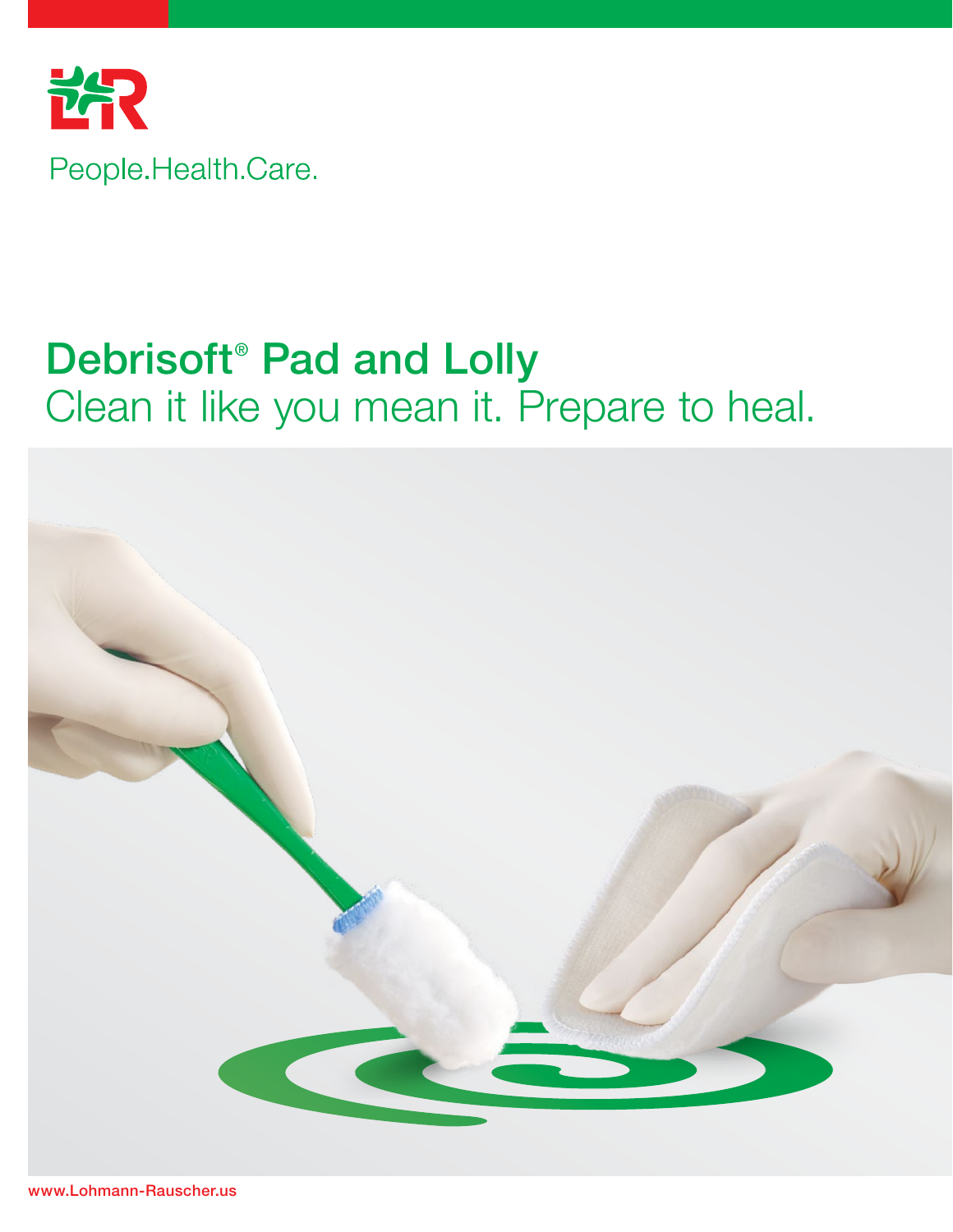# See the Debrisoft<sup>®</sup> Difference through clinical outcomes.









### Pressure injury4

Long-term care: Very painful wound. Debrisoft used for 2 minutes with no complaints of pain<sup>3</sup>.





### Mixed leg ulcer<sup>5</sup>

Debrisoft was first used to remove the dense fibrinous membrane from the outer wound bed. Next sharp debridement was used to remove the eschar in the center of the wound bed. Finally, Debrisoft was again utilized to remove the remaining necrotic remnants<sup>4</sup>.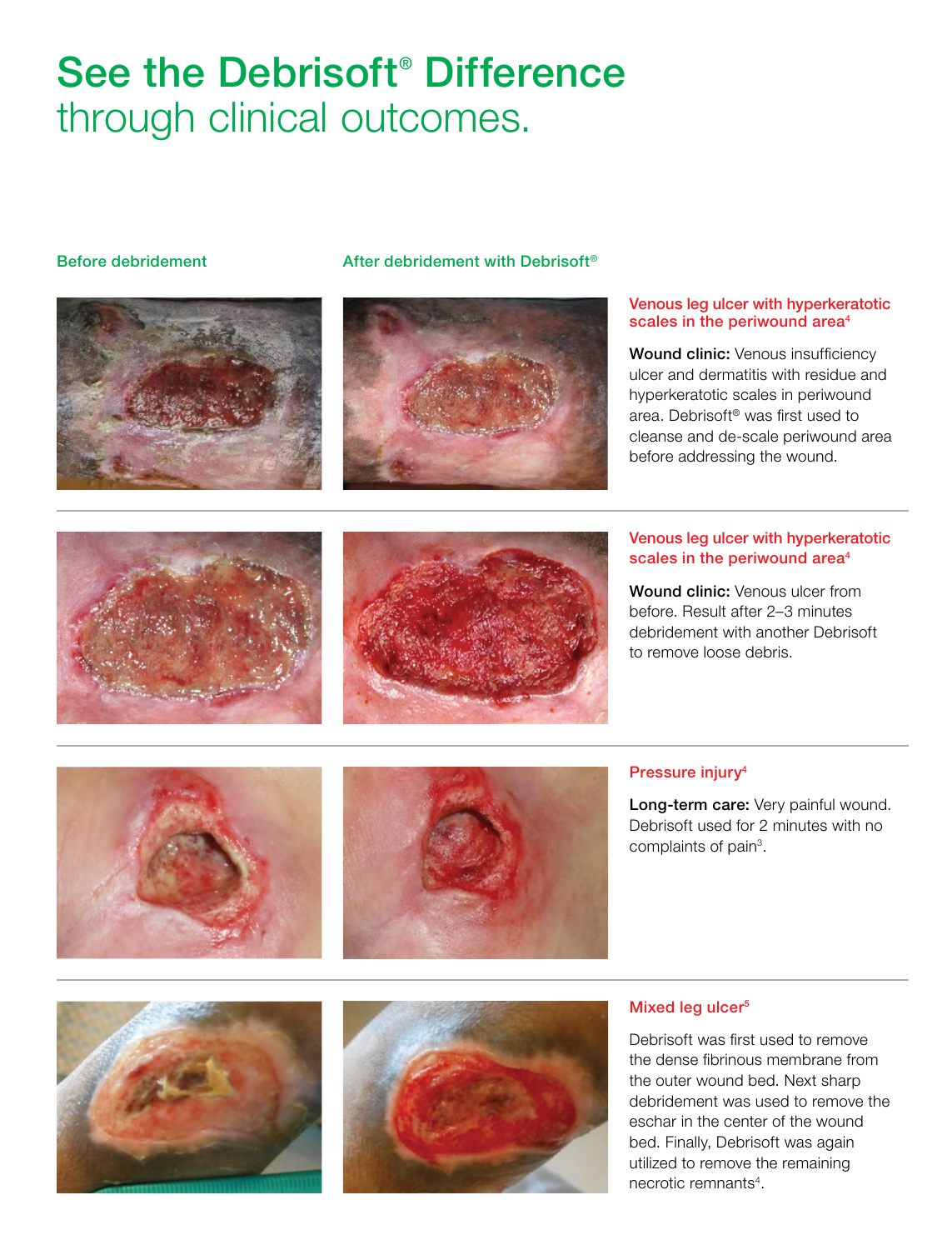# There is only one Debrisoft<sup>®</sup>. Discover its unique benefits.



### Mode of action



The fiber composite material of Debrisoft consists of 100% knitted monofilament polyester fibers.

Beveled fiber tips loosens debris effectively while protecting newly formed granulation tissue and epithelial cells.

Fiber composite lifts, binds, and removes slough and debris, including biofilm.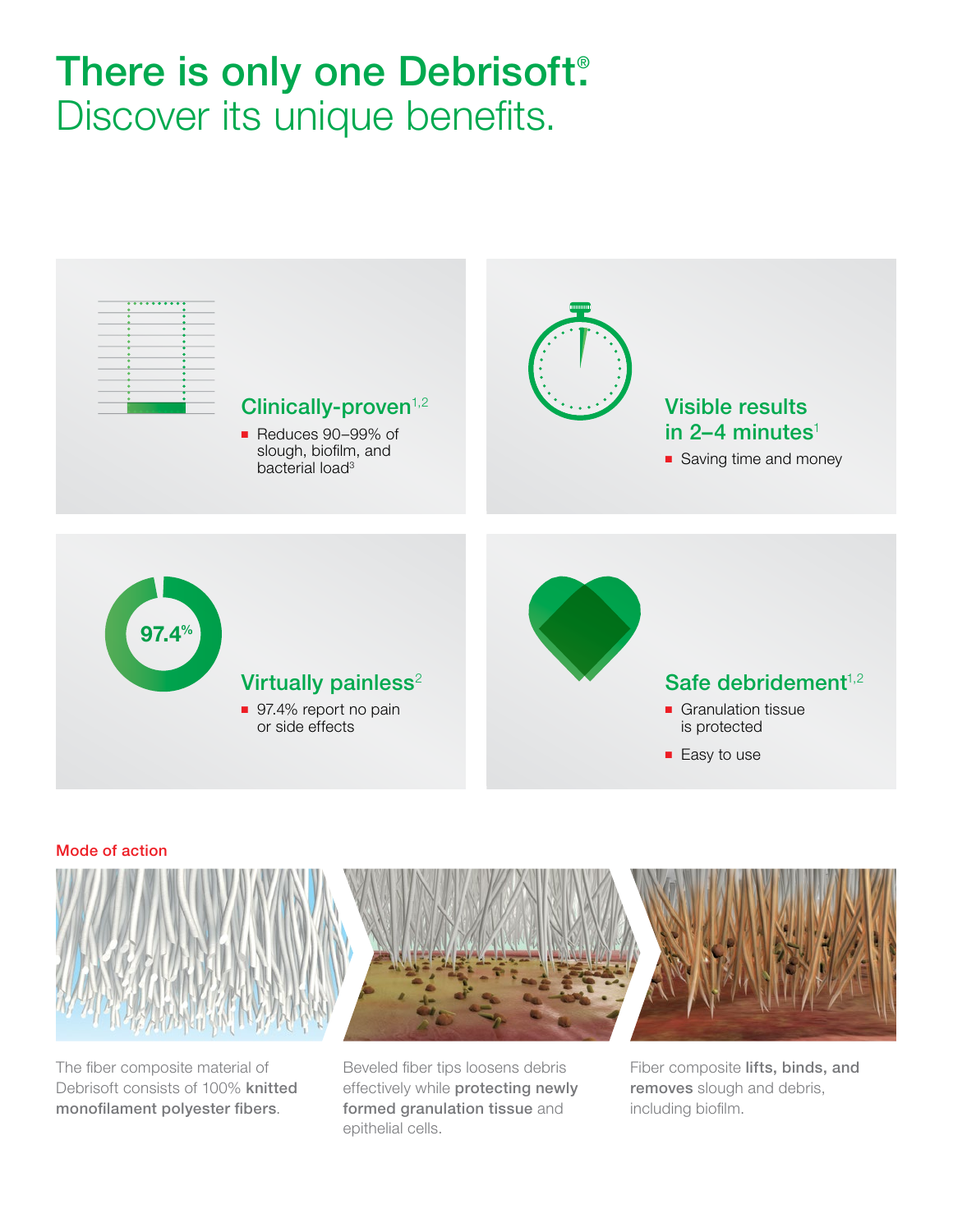# Debrisoft<sup>®</sup> Effective wound bed preparation for all.

Necrosis, slough, biofilm, and debris trap the wound in the inflammatory phase of wound healing. Effective wound bed preparation helps to remove these inflammatory stimulants and to reduce the associated physical and biochemical mediators, matrix metallo-proteinases (MMPs) and cytokines that degrade the wound and prevent it from progressing to the proliferative phase of wound healing.

Devitalized tissue and hyperkeratosis can interfere with the accurate assessment of the wound and surrounding skin, delaying appropriate follow-on treatment or reducing the effectiveness of topical preparations. Debridement helps expose the wound bed for accurate wound assessment and allows topical medications to reach the skin to deliver therapeutic benefits. Numerous studies have shown that debridement enhances wound healing.<sup>6,2,8</sup>

The main debridement challenges are:

- Pain for the patient
- Trauma to healthy and newly formed tissue
- Cost, time, number of procedures
- Training of healthcare provider

Debrisoft® overcomes these challenges.

### Effectiveness Evaluation

The National Institute for Health and Care Excellence (NICE) develops guidance, standards, and information on high-quality health and social care. NICE evaluated Debrisoft® and released the Debrisoft NICE Guidance at the end of March 2014. It supports the case that L&R's Debrisoft provides both multiple patient health benefits as well as significant cost savings.

The NICE guidance concluded by using Debrisoft on appropriate wounds, these wounds would be "fully debrided more quickly, with fewer nurse visits needed compared with other debridement methods. In addition, Debrisoft is convenient, easy to use, and is well tolerated by patients". Debrisoft:

- Is more effective at debridement than the common practice of using autolytic dressings and irrigating wounds with saline or cleansing with gauze.
- Provides faster debridement, allowing earlier visibility of the wound bed improving management of the wound
- Results in less frequent and fewer overall care visits
- Reduces risk of trauma to healthy tissue and reduces bleeding
- Contributes to overall cost savings compared with current practices

# What is Debrisoft®?

Debrisoft products are unique, safe, highly effective debridement products that significantly improve wound bed preparation for acute and chronic wounds.

Debrisoft Pads are ideal for cleansing wound surfaces and removing hyperkeratotic or dry skin, while Debrisoft Lolly safely reaches deep, undermined, or tunneling areas where alternative debridement methods may be impractical.

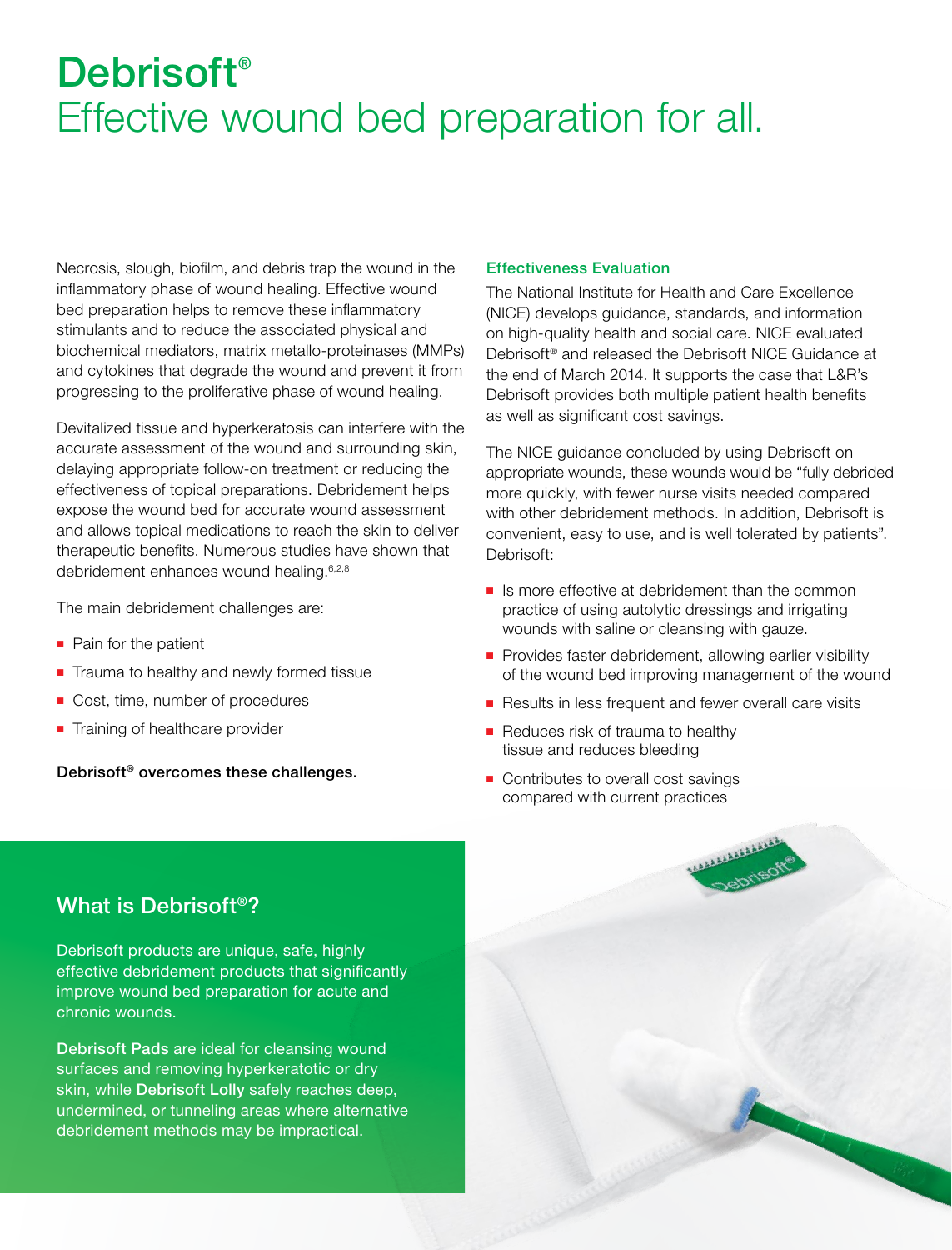# Debrisoft<sup>®</sup> Pad and Lolly

# Indications

Debrisoft is recommended for cleansing of both superficial acute and chronic wounds, including but not limited to:

- Leg ulcers
- Diabetic ulcers
- Pressure injuries
- Burns, including 3rd degree burns after surgical debridement
- Traumatic and surgical wounds (e.g., abrasions, incisions, lacerations)
- Debrisoft is also highly effective for the removal of hyperkeratotic tissue, including lymphedema associated keratosis, dry skin and seborrheic plaques.

Debrisoft Lolly additionally is suitable to debride deep, undermining, and tunneling wounds as well as cleansing hard-to-reach areas like in-between toes and skin folds.



# Application



# Step 1

Open the sterile single-use pouch and remove Debrisoft.

◆ For better results on hard, dry necrosis or dense slough, utilize surgical, sharp or autolytic debridement to remove or soften the necrotic tissue prior to using Debrisoft.



## Step 2

Thoroughly hydrate the soft, fleecy part of the Debrisoft with saline or a wound cleanser using your local protocol. Allow any excess to drip off prior to applying to wound or skin.

Lolly minimum 15 ml  $\bullet$  Pad (4" x 4") minimum 40 ml  $\bullet$  Pad (5" x 8") minimum 110 ml

Always refer to local guidelines. Do not wring or cut.



## Step 3

Grip the Debrisoft Pad (4" x 4"), insert your fingers into the pocket of the Debrisoft Pad (5" x 8"), or grip the Debrisoft Lolly by its ergonomic handle.

Gently with controlled pressure, use the soft, fleecy part of the product in circular motion or long sweeping strokes to disrupt and remove non-viable tissue, debris and biofilm from the wound bed or keratosis from surrounding skin.



Step 4

Dispose of used Debrisoft product with clinical waste.

Do not cut or re-use. Use a new Debrisoft for each separate wound or skin area.